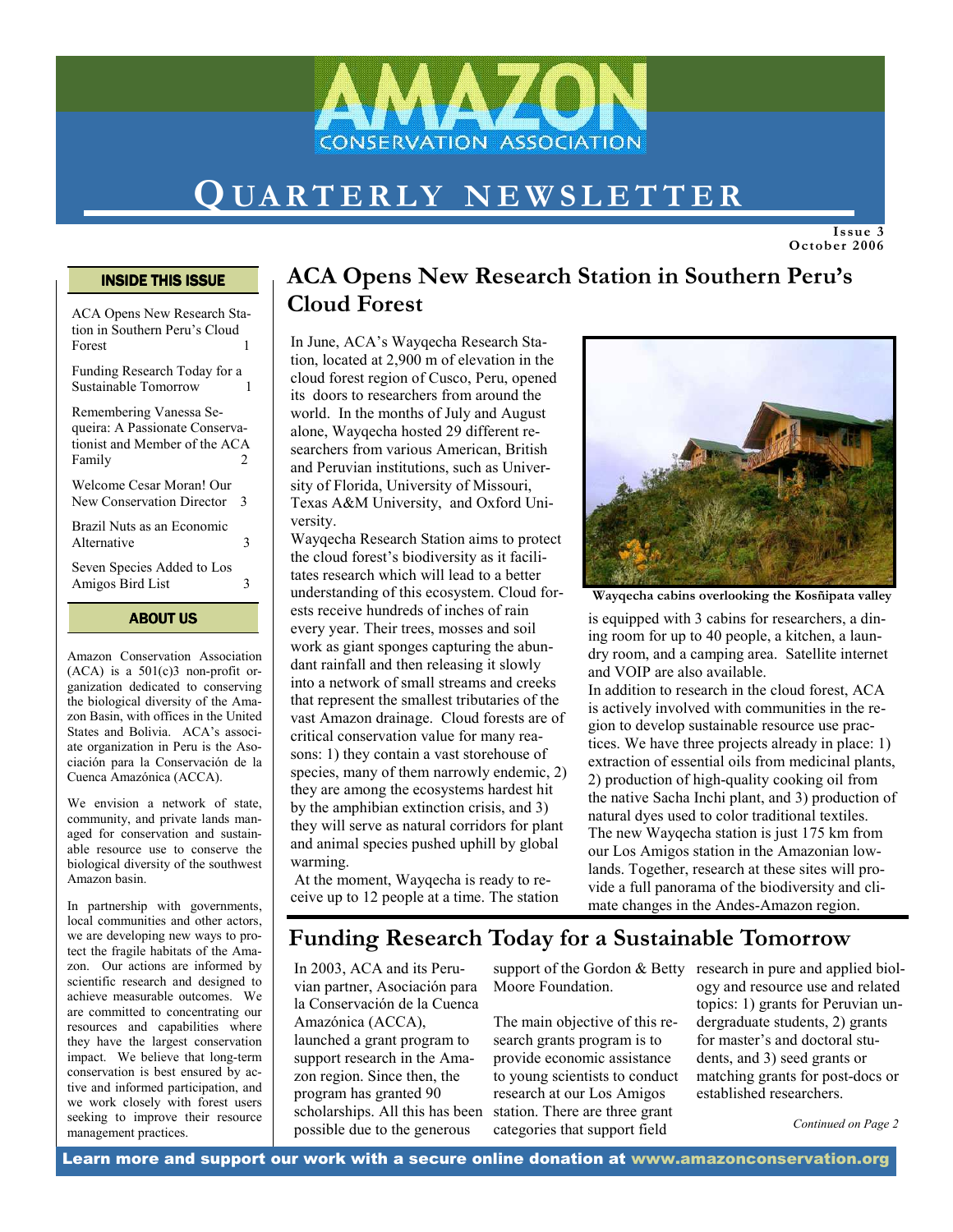#### **CURIOSITIES**



Couroupita flower The cannonball tree is one of the rarest species found at Los Amigos. Its basketball-sized fruits are borne directly on its trunk.



Epicrates cenchria, also called the rainbow boa due to the iridescent, multicolored light reflected from the snake's body and head, has labial pits bearing organs that are sensitive to heat. This feature allows the snake to detect some of its warm-blooded prey (e.g., birds and rodents).



Hemiphractus helioi is one of the 'neotropical horned frogs'. The females carry fertilized eggs on their backs, where they undergo embryonic development. In some cases, more than a dozen juvenile frogs (miniature copies of the adults) have been observed attached to a female's back!

### Remembering Vanessa Sequeira: A Passionate Conservationist and Member of the ACA Family

On September 3, 2006, Vanessa Sequeira, 36, a dear friend and former member of ACA was killed in the Brazilian Amazon. She was working on her doctoral research for Costa Rica's Center for Tropical Agricultural Research. Her dream was to promote programs of sustainable development in the Amazon region. She worked side by side with local communities and helped them develop techniques that would benefit them economically without cutting or destroying the forest. This goal became a priority in her professional and personal life.

She was a passionate conservationist who worked hard to see her dreams come true. When she first joined the ACA family back in 1999, as Field Director of the Brazil Nut Program in Peru, the pro-



Vanessa Sequeira in the Peruvian Amazon

gram had just started. As she took over and assumed many responsibilities, she laid the groundwork for ACA's advances since. She turned the Brazil Nut Program into a sustainable economic and ecological alternative to ensure the conservation of the Peruvian Amazon. Her legacy in the conservation field and at ACA has been tremendous. Her hard work with the Brazil Nut Program made ACA a worldwide pioneer in the field.

Vanessa was a wonderful person with an incomparable passion for her work. She has left us a valuable scientific, professional and humanitarian heritage. She will always be in the hearts of Brazil nut growers, her colleagues in the environmental community and all of us at ACA. May Vanessa be always remembered with love and respect, and may her legacy continue for decades to come.

### Funding Research Today for a Sustainable Tomorrow

#### Continued from page 1

In 2006 ACA and ACCA awarded 21 grants: 4 to Peruvian undergraduate students, 7 to master's and doctoral students, and 10 to established researchers at the post-doc level. Research projects conducted by these students include topics on climate change, vegetation inventory, plant-animal interactions, fishes, birds, mammals, amphibians, reptiles, invertebrates, and many others. Results from this work will help us better understand the Amazonian ecosystems and to develop strategies to help preserve the

richest rainforest on Earth. Our research grants represent a significant financial resource for Latin American scientists. Of the 90 grants awarded to date, 54 have been given to Peruvian scientists, 2 to Argentinean scientists, 2 to Brazilian scientists, 2 to Colombian scientists, and 1 to a Mexican scientist.

We are very proud of the research activity and results generated by these grants and hope to continue offering them for many years to come.



Working at Los Amigos

 For more information about our research grants and a list of the projects funded to date, please visit: www.amazonconservation. org/home/grants.htm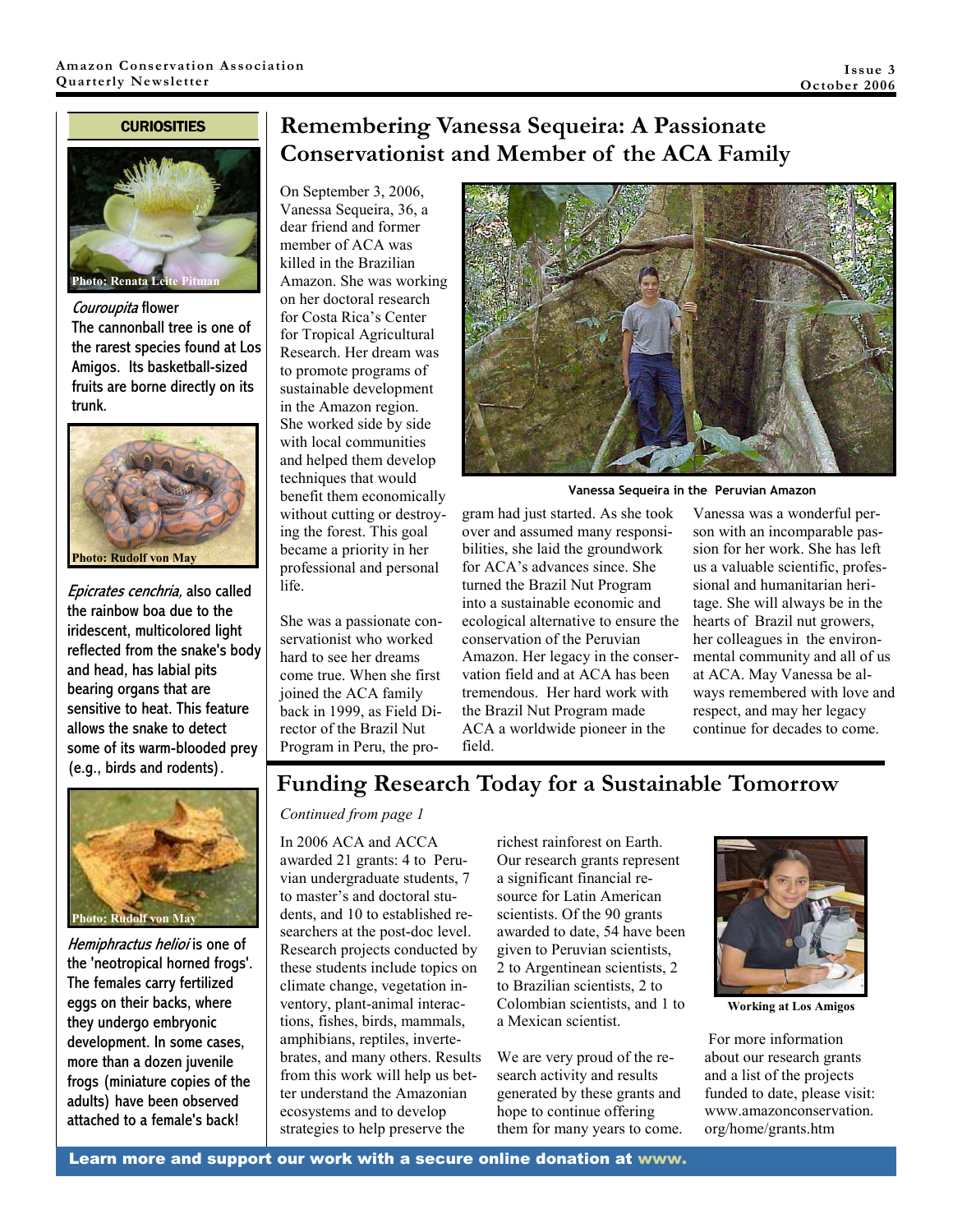## Welcome César Morán! Our New Conservation Director

César Morán, an experienced Peruvian environmentalist, joins the ACA family as our new Conservation Director starting this month.

César was born in Lima, Peru, and studied Zoology at the La Molina University in Lima. He then pursued a Master's degree in Environmental Management at the Yale School of Forestry. César has a vast experience in the environmental conservation field. He developed a hands-on environ-



César Morán, ACA's new Conservation Director

mental education program at the La Molina University aimed to teach school children in Lima about organic gardening.

Later, he worked for seven years as Project Coordinator for the Machu Picchu Program, a debt-for-nature swap between the countries of Finland and Peru which supported the park in environmental issues.

We are delighted to bring him along in our journey and are confident that he will help ACA accomplish major conservation goals. Welcome César!

#### **CURIOSITIES**



Gurania (Jungle Cucumber) is one of the largest genera in the cucumber family. The pickle-like fruits are eaten by bats and birds.



Like Victoria, one of the tapirs collared by the Andes Amazon Biodiversity Program in Los Amigos, tapirs often visit mineral licks to eat clay which is high in minerals and serves as a supplement to their diet.



Chiasmocleis ventrimaculata belongs to the "narrowmouthed frogs" family, which inhabits the leaf-litter. Some individuals live in spider burrows in southern Peru. Even though they are much smaller than the spiders, the spiders do not feed on them (but may feed on other frogs).

### Brazil Nuts as an Economic Alternative



Brazil nut grower opening the Brazil nut pods

In July Luz Marina Velarde, Director of our Brazil Nut Program, organized a workshop on sustainable management of Brazil nuts in the Madre de Dios region in Peru. Approximately 50 local Brazil nut growers attended the workshop. Delegates from Brazil and Bolivia were also present.

The purpose of the workshop was to give Brazil nut growers a framework to share experiences and discuss the different techniques they have developed over the past years in their respective communities.

The workshop also helped address issues affecting local communities, such as environmental and social risks and benefits associated with the use of Brazil nuts as an economic alternative. Ms. Sara Hurtado and Mr. Amancio Ibanez, harvesters in the areas

of Alegria and Alerta of Madre de Dios, discussed how their lives have improved with the use of Brazil nuts as a sustainable development and economically viable alternative.

In Madre de Dios, Brazil nuts represent more than half a year's income for thousands of families. ACA promotes regular workshops to increase awareness of the benefits resulting from harvesting Brazil nuts, not only for the community but for forest conservation as well.

## Seven Species Added to Los Amigos Bird List

In August-September 2006, fieldwork at ACA Los Amigos research station by Drs. Joseph Tobias and Nathalie Seddon (Oxford University, UK) added seven new bird species to the Los Amigos list. The new species include the Whitebellied Seedeater (Sporophila leucoptera) and the Whitechinned Swift (Cypseloides cryptus). Both of these sightings were documented with

photographs, and represent the first records for the department of Madre de Dios, Peru. Indeed, there is no previous documented Peruvian record of the Seedeater, and the Swift is only known from a handful of specimens (mainly old records from the department of Puno, Peru). Their discovery is just another example of the vast biodiversity of Los Amigos yet to be explored.



White-chinned Swift over the CICRA clearing in September 2006: the first record for Madre de Dios